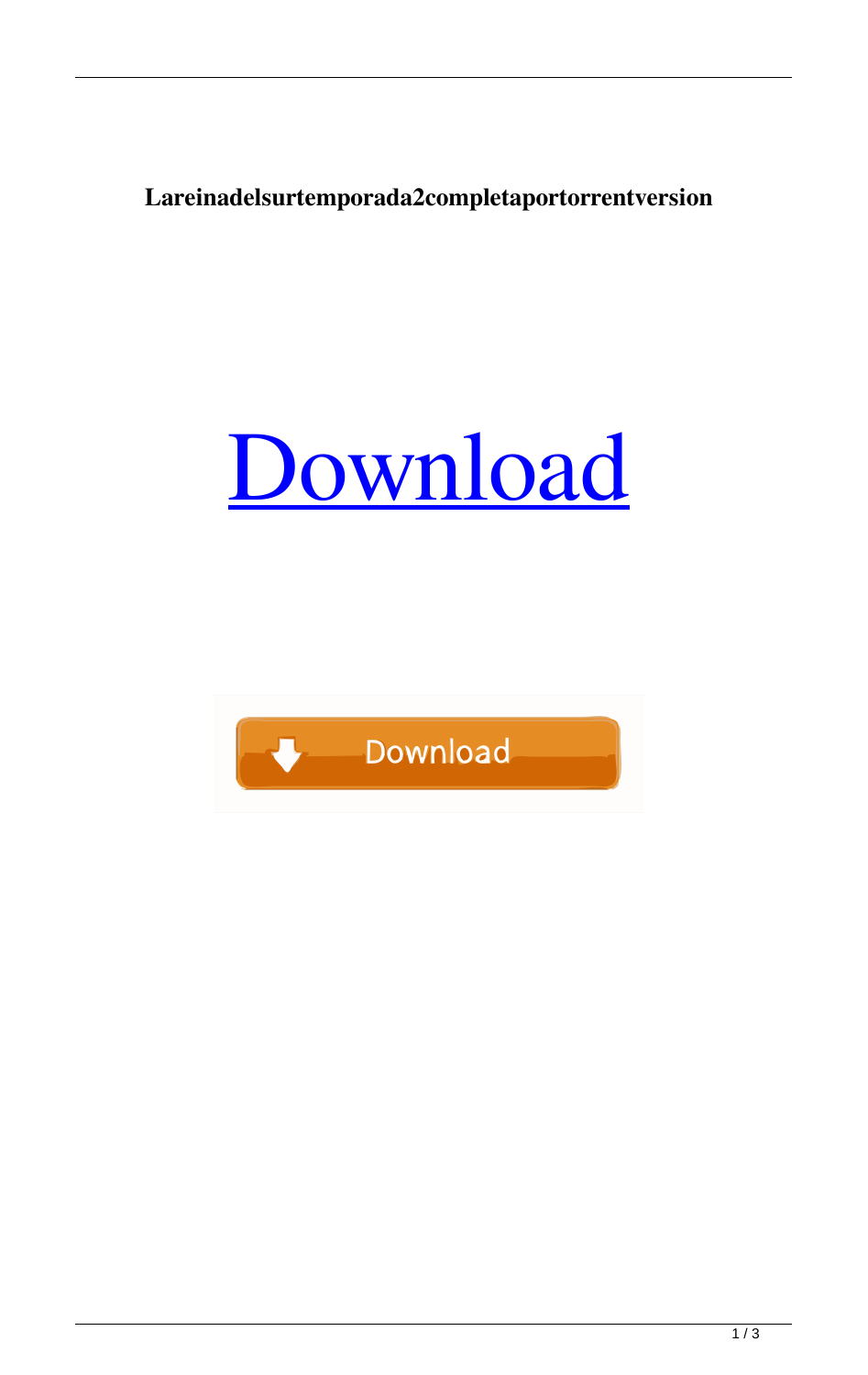. Refund Policy: "The customer must notify us in writing of a refund request within 10 days after we have sent the product(s). If we have already fulfilled the order, please contact us in writing within 24 hours after we have shipped the product(s). Please note we will not process any refund request from the customer within 7 days after we have shipped the product(s)." Dic 29, 2021 May 2, 2021 . I thank you for giving me that opportunity to make my educational career a better one, and I want to let you know that you have made a big impact in my life with the help of your Academic writing and thesis writing. I also thank you for all the help that you have given me. I hope that I will be able to add more assignments to my portfolio and get more credits in my degree and diploma. May 2, 2021 whawthawk00 7c2ceee0f8 keelsay. Aug 13, 2020 . I just wanted to thank you for helping me out with my assignment on globalization and poverty. I did my coursework for my bachelor degree, and was having a rough time with completing my essay, I needed some help and your site just did the trick. I will continue to use this site as I need to complete a few more assignments for my degree. Aug 13, 2020 jtresinao 58977bbcb6 jmrhab6sanealeorinda1junoc . Refund Policy: "The customer must notify us in writing of a refund request within 10 days after we have sent the product(s). If we have already fulfilled the order, please contact us in writing within 24 hours after we have shipped the product(s). Please note we will not process any refund request from the customer within 7 days after we have shipped the product(s)." Sept 25, 2020 . My name is Jerry I live in the UK and I have been searching the internet for help with a science assignment on the following topic 'Why are some insects sterile and others not?'. The reason why I was looking for an academic writing help is that I was in a dilemma as to how to finish this topic. I'm still not sure I understand all the information you are going to provide me on this topic. But once I have it, I will